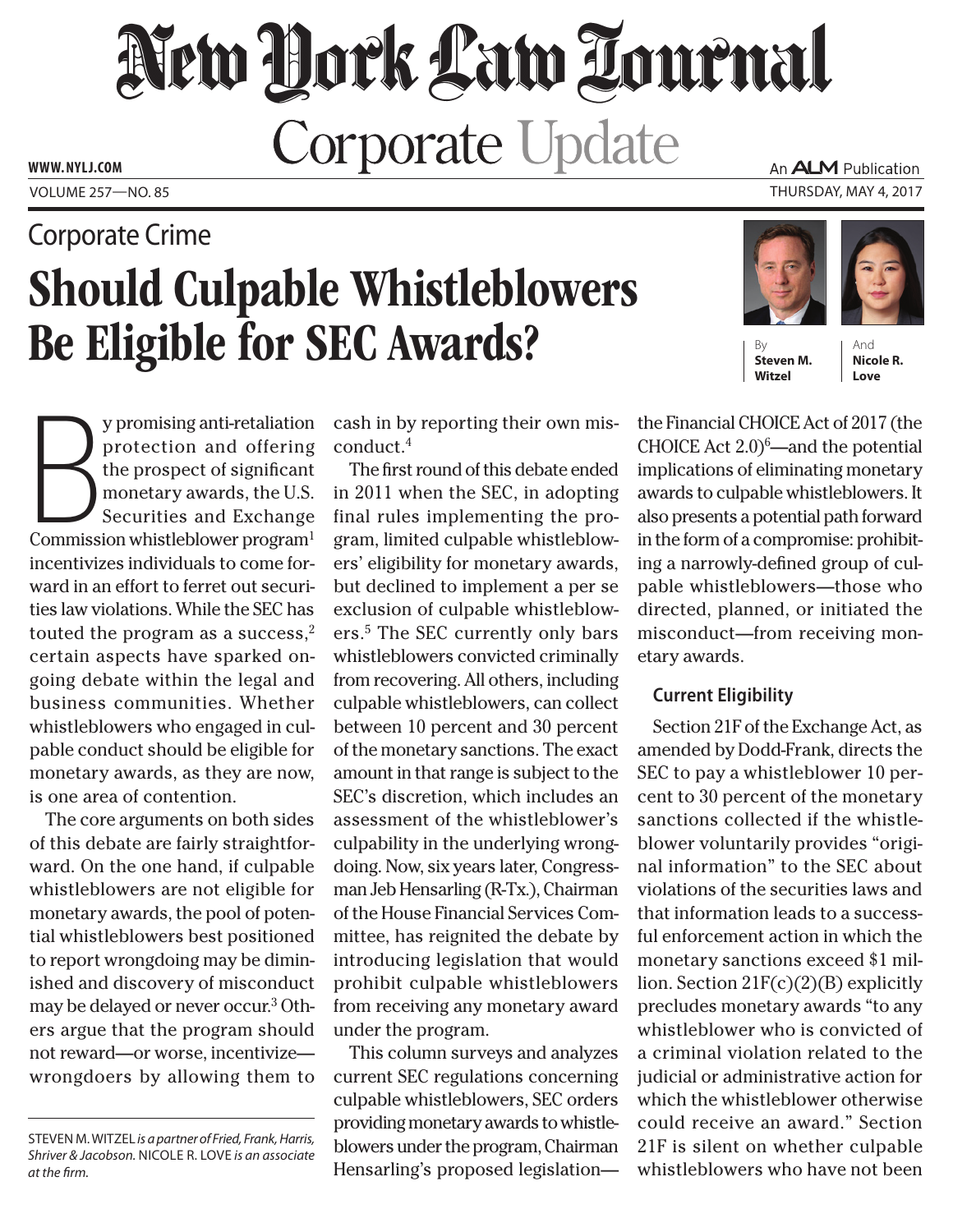criminally convicted are eligible for monetary awards.

The Commission addressed this issue by adopting rules designed to strike a balance: "appropriately incentiviz[ing] culpable whistleblowers to report securities violations while preventing culpable whistleblowers from financially benefiting from their own misconduct or misconduct for which they are substantially responsible."7 It accordingly limited the award to culpable whistleblowers in two ways. First, the program omits "any monetary sanctions that the whistleblower is ordered to pay, or that are ordered against any entity whose liability is based substantially on conduct that the whistleblower directed, planned, or initiated" in determining whether the \$1 million sanctions threshold had been met or in the total amount that the whistleblower is eligible to be awarded. $8$  Second, the program provides that the Commission may decrease the amount of a whistleblower's award based on the whistleblower's culpability or involvement in matters related to the enforcement action.<sup>9</sup>

In February 2017, the Commission exercised that discretion when it awarded a whistleblower 20 percent of the sanctions collected. In its order, the Commission explicitly noted that the award was reduced "because of both the Claimant's culpability in connection with the securities law violations at issue … and the Claimant's unreasonable delay in reporting the wrongdoing to the Commission."10 Of the 43 whistleblowers who have received monetary awards to date, this represents the second occasion in which the Commission has indicated some

culpability on the part of the whistleblower and appears to be only the first time the amount of the award was decreased as a result.<sup>11</sup>

#### **CHOICE Act 2.0**

In April 2017, Chairman Hensarling proposed legislation, the CHOICE Act 2.0, that would amend §21F(c) of the Exchange Act to prohibit "any whistleblower who is responsible for, or complicit in, the violation of the securities laws for which the whistleblower provided information to the Commission" from receiving a whistleblower award.<sup>12</sup> It provides that "[a] person is responsible for, or complicit in, a violation of the

While the SEC has touted the whistleblower program as a success, certain aspects have sparked on-going debate within the legal and business communities.

securities laws if, with the intent to promote or assist the violation, the person—(A) procures, induces, or causes another person to commit the offense; (B) aids or abets another person in committing the offense; or (C) having a duty to prevent the violation, fails to make an effort the person is required to make."13 In practice, the CHOICE Act 2.0 would appear to bar all "culpable" whistleblowers, no matter their level of involvement, from receiving monetary awards.

#### **Implications**

As a general matter, monetary awards constitute a meaningful incentive for culpable individuals considering whether to come forward as whistleblowers. Less

apparent is the impact that eliminating such an incentive would have on the program at large.

There is little doubt that the prospect of monetary awards helped drive the SEC-touted success of its whistleblower program. Accordingly, it is reasonable to assume that the SEC leadership responsible for stewarding the program for its first six years would be concerned that additional limitations on culpable whistleblower awards might do more harm than good by decreasing the number of high-quality tips. $14$  As recently as September 2016, the then-Director of Enforcement made clear that "[i]t is important for participants in misconduct to understand that, in many circumstances, they are eligible for awards and we would like to hear from them."15

Nevertheless, it is impossible to know how a prohibition on culpable whistleblower awards would have impacted—or will impact—the SEC's enforcement program. The impact could be minimal: We are only aware of two culpable whistleblowers who have received monetary awards. Then again, the impact could be much greater: Of the remaining 41 whistleblowers who received monetary awards, some may have been involved with the misconduct but not considered sufficiently culpable for amount determination purposes. Additionally, other culpable whistleblowers may have reported securities law violations that resulted in no sanctions or sanctions that did not exceed \$1 million (and therefore, no monetary award was ordered). Such individuals may not have blown the whistle absent at least the prospect of a financial reward.

Ultimately, impact on the program will depend largely on how culpability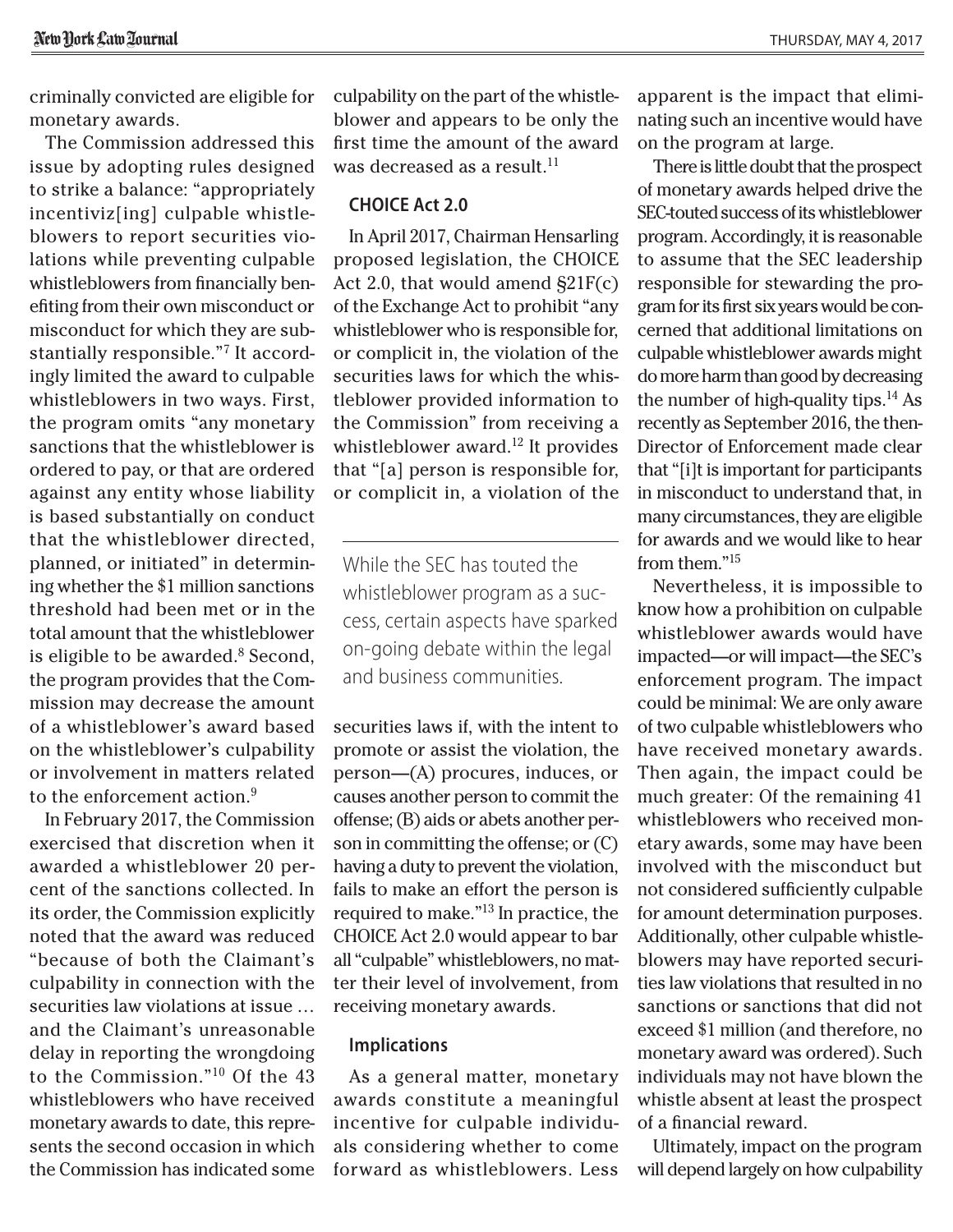is defined. The CHOICE Act 2.0 standard illustrates several of the problematic issues that could arise when attempting to define who is (and who is not) a culpable whistleblower.

First, the proposed legislation injects significant uncertainty into the entire process. To determine whether a whistleblower should be prohibited from receiving a monetary award, the Commission would need to decide whether the whistleblower is essentially civilly liable (or not) for the underlying violation. This would require the Commission to grapple with and decide on a case-by-case basis issues of intent, involvement, whether or not the whistleblower had a duty to prevent the securities law violation, and what, if any effort the whistleblower should have made to prevent the violation. Reading the tea leaves with respect to how the SEC might decide such issues in a given case is, at best, a dicey proposition, and one made even dicier by the fact that details of a whistleblower's involvement are never disclosed by the Commission. Such uncertainty might well deter potential whistleblowers who are concerned, whether justified or not, about the possible implications of their conduct.16

This uncertainty is amplified because the Commission's decision under the CHOICE Act 2.0 is determinative as to eligibility. The Commission may already take into account "[t]he whistleblower's role in the securities violations" and "whether the whistleblower acted with scienter."17 But, under the current regulations, these are only permissible considerations that come into play when deciding the amount of the monetary award, not the threshold issue of whether a whistleblower is eligible for an award in the first place.

There is always some uncertainty as to whether a whistleblower will earn a monetary award and, if so, the appropriate award amount. But, under the CHOICE Act 2.0, a whistleblower could be in the dark as to their eligibility to receive an award until the investigation is complete (or close to it) or even until the Commission issues its order, which might further disincentivize potential whistleblowers from coming forward. And, if a whistleblower is ultimately determined ineligible for a monetary award, an appeal to the U.S. Court of Appeals might

Prohibiting whistleblowers who directed, planned, or initiated the violative conduct from receiving awards presents a potential compromise position.

feel more like a criminal trial or civil enforcement action against the whistleblower than an award dispute. $18$ This, too, might serve to deter potential whistleblowers.19

#### **A Potential Path Forward**

Prohibiting whistleblowers who directed, planned, or initiated the violative conduct from receiving awards presents a potential compromise position. This would not resolve all of the uncertainty created by placing the onus on the Commission for determining whether a whistleblower is eligible to receive a monetary award. However, the SEC already uses this "directed, planned, or initiated" standard to exclude certain monetary sanctions from whistleblower calculations and, as compared to the CHOICE Act 2.0, it would exclude a narrower universe of culpable whistleblowers from eligibility. It would, therefore, be less of a deterrent to potential culpable whistleblowers and still achieve the objective of preventing wrongdoers from benefiting from their own misconduct. It would also comport with the common sense notion of balancing the need to encourage less culpable whistleblowers (i.e., aiders and abettors) to come forward, while barring those most culpable and/or involved in leading the misconduct from cashing in on their wrongdoing.

There are no easy solutions or parameters for determining a culpability bar. And, when Congress and the Commission begin to consider potential changes to the whistleblower program, we expect the debate concerning culpable whistleblower awards to be as heated as it was at the program's inception.

#### •••••••••••••••••••••••••••••

1. The whistleblower program was established on July 21, 2010 by §922 of the Dodd-Frank Wall Street Reform and Consumer Protection Act (Dodd-Frank). Pub. L. No. 111- 203, §922(a), 124 Stat 1376, 1841-49 (2010). Dodd-Frank added new §21F, "Securities Whistleblower Incentives and Protection," to the Securities Exchange Act of 1934 (the Exchange Act).

2. In August 2016, then-SEC Chair Mary Jo White characterized the SEC's whistleblower program as a "game changer for the agency[.]" Press Release, U.S. Sec. and Exch. Comm'n, SEC Whistleblower Program Surpasses \$100 Million in Awards (Aug. 30, 2016), available at [https://](https://www.sec.gov/news/pressrelease/2016-173.html) [www.sec.gov/news/pressrelease/2016-173.](https://www.sec.gov/news/pressrelease/2016-173.html) [html.](https://www.sec.gov/news/pressrelease/2016-173.html) Since the program's inception in 2011, enforcement actions from whistleblower tips have resulted in over \$953 million in financial remedies; the SEC has awarded more than \$142 million to 43 whistleblowers; and it has received over 18,000 whistleblower tips. See U.S. SEC. AND EXCH. COMM'N, 2016 ANNUAL REPORT TO CONGRESS ON THE DODD-FRANK WHISTLEBLOWER PROGRAM 1, 23 (2016) [hereinafter 2016 ANNUAL REPORT],